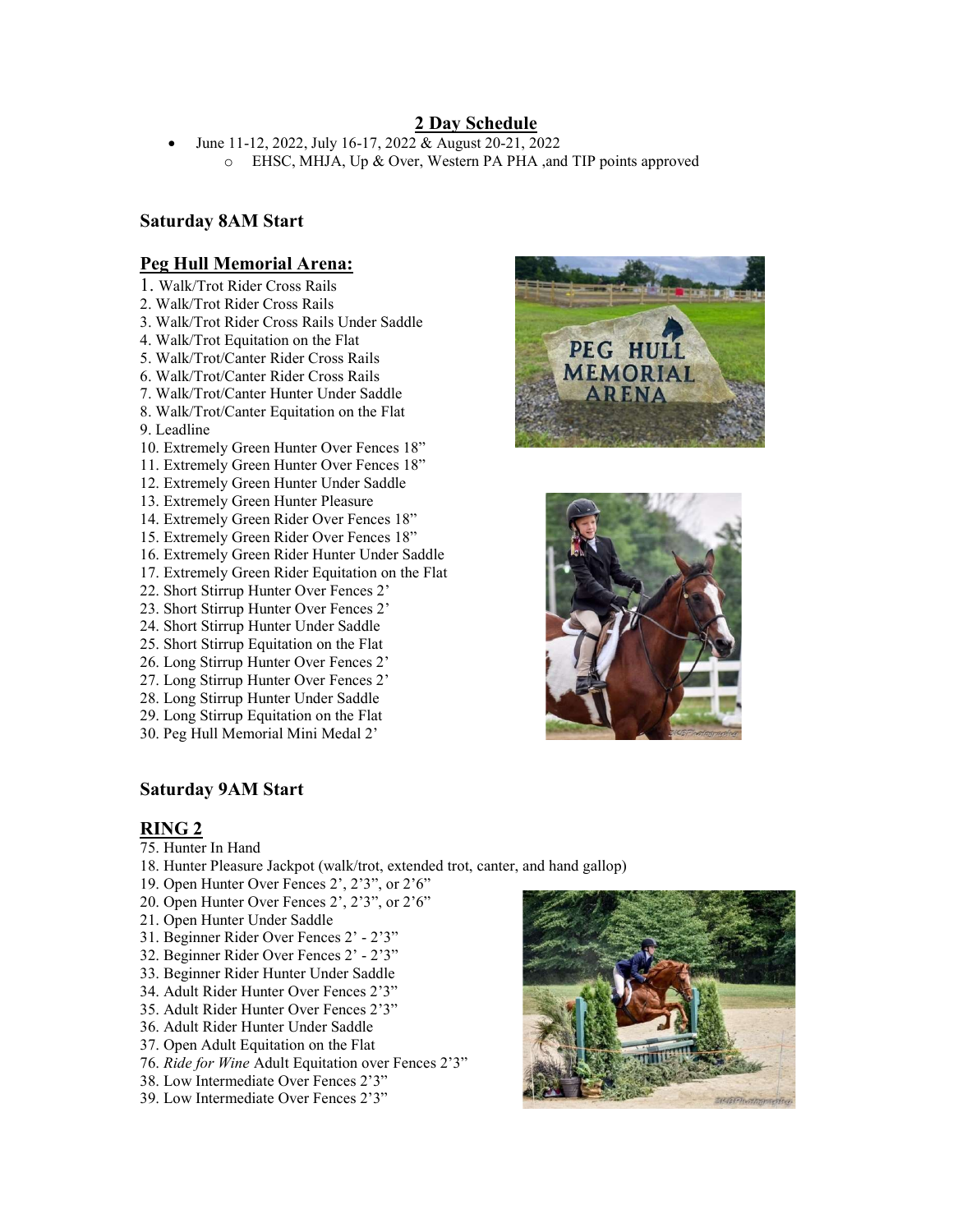- 40. Low Intermediate Hunter Under Saddle
- 41. Baby Green/Very Green Hunter Over Fences 2'3"
- 42. Baby Green/Very Green Hunter Over Fences 2'3"
- 43. Baby Green/Very Green Hunter Under Saddle
- 44. Erie Hunt Mini Medal/Up and Over Challenge Medal 2' 2'3"
- 45. Intermediate Rider Over Fences 2'6"
- 46. Intermediate Rider Over Fences 2'6"
- 47. Intermediate Rider Hunter Under Saddle
- 48. Equitation on the Flat (17 years and under)
- 49. Francis Gannon Memorial Medal/Up and Over Challenge Medal 2'6"
- 50. Low Children's/Low Adult Hunter Over Fences 2'6"
- 51. Low Children's/Low Adult Hunter Over Fences 2'6"
- 52. Low Children's/Low Adult Hunter Under Saddle
- 53. Jockey Club T.I.P. Special Thoroughbred Hunter 2'6"
- 54. Jockey Club T.I.P. Special Thoroughbred Hunter 2'6"
- 55. Jockey Club T.I.P. Special Thoroughbred Hunter Under Saddle
- 56. Children's/Adult Amateur Hunter Over Fences 2'9"
- 57. Children's/Adult Amateur Hunter Over Fences 2'9"
- 58. Children's/Adult Amateur Hunter Under Saddle
- 59. Lake Effect Equestrian Mini Medal 2'9" 3'
- 60. Erie Hunt and Saddle Club Mini Hunter Derby 2'-2'3", 2'3"-2'6", 2'6"-2'9"



2021 Let's Kick It - Erie Hunt and Saddle Club Series Derby Champion Black Pearl & Grace Shaw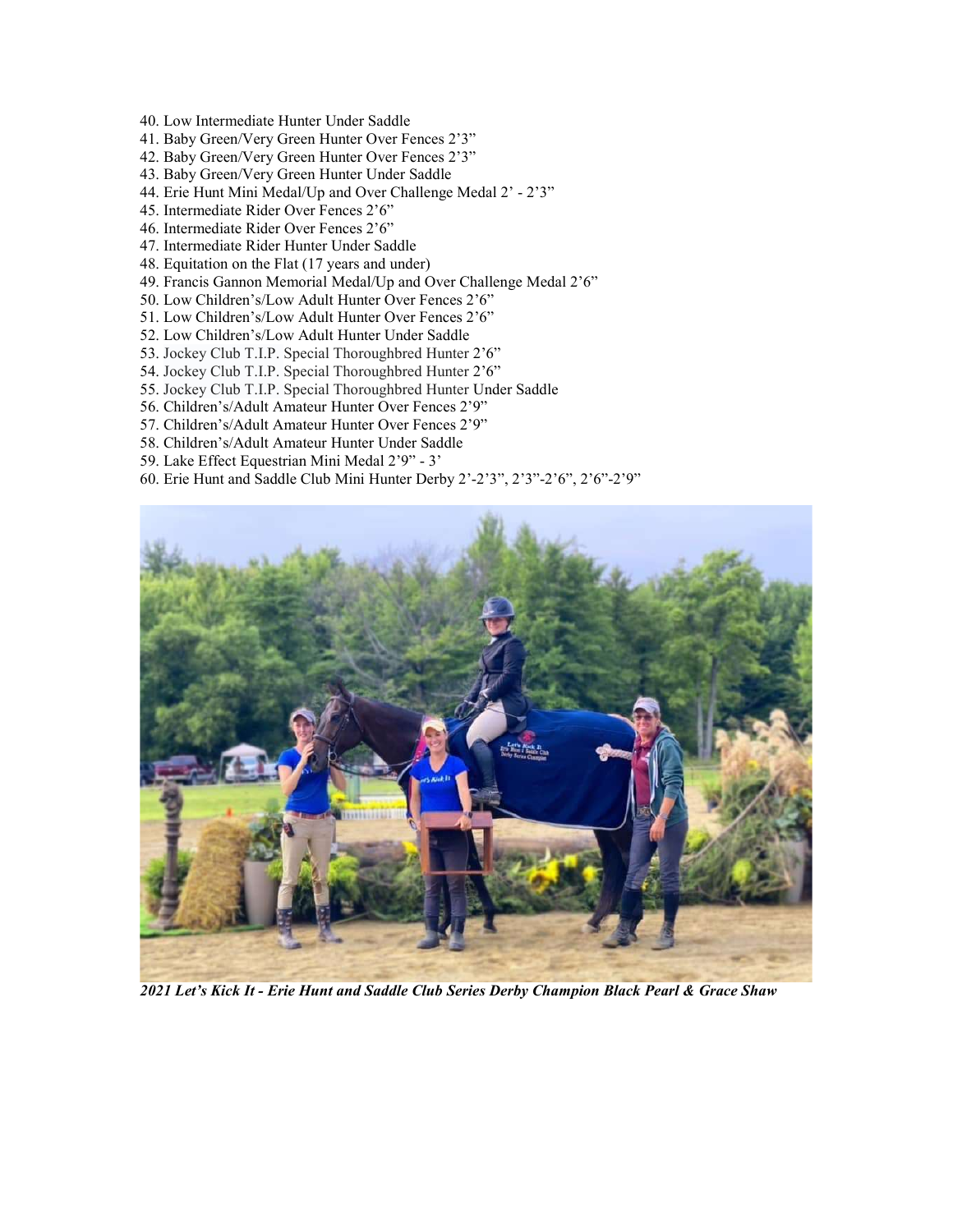### Sunday

## RING 1 - 8AM Start

1. Walk/Trot Rider Cross Rails

- 2. Walk/Trot Rider Cross Rails
- 3. Walk/Trot Hunter Under Saddle
- 4. Walk/Trot Equitation on the Flat
- 5. Walk/Trot/Canter Rider Cross Rails
- 6. Walk/Trot/Canter Rider Cross Rails
- 7. Walk/Trot/Canter Hunter Under Saddle
- 8. Walk/Trot/Canter Equitation on the Flat 9. Leadline
- 10. Extremely Green Hunter Over Fences 18"
- 11. Extremely Green Hunter Over Fences 18"
- 12. Extremely Green Hunter Under Saddle
- 13. Extremely Green Hunter Pleasure
- 14. Extremely Green Rider Over Fences 18"
- 15. Extremely Green Rider Over Fences 18"
- 16. Extremely Green Rider Hunter Under Saddle
- 17. Extremely Green Rider Equitation on the Flat
- 22. Short Stirrup Hunter Over Fences 2'
- 23. Short Stirrup Hunter Over Fences 2'
- 24. Short Stirrup Hunter Under Saddle
- 25. Short Stirrup Equitation on the Flat
- 26. Long Stirrup Hunter Over Fences 2'
- 27. Long Stirrup Hunter Over Fences 2'
- 28. Long Stirrup Hunter Under Saddle
- 29. Long Stirrup Equitation on the Flat
- 71. Pleasure Horse/Pony
- 72. Road Hack
- 73. Hunter Hack 2'

#### RING 2 - 9AM Start

- 75. Hunter In Hand
- 74. Pleasure Pairs
- 61. Hunt Team Class (teams of two) 2', 2'3", 2'6"
- 19. Open Hunter Over Fences 2', 2'3", or 2'6"
- 20. Open Hunter Over Fences 2', 2'3", or 2'6"
- 21. Open Hunter Under Saddle
- 31. Beginner Rider Over Fences 2' 2'3"
- 32. Beginner Rider Over Fences 2' 2'3"
- 33. Beginner Rider Hunter Under Saddle
- 34. Adult Rider Hunter Over Fences 2'3"
- 35. Adult Rider Hunter Over Fences 2'3"
- 36. Adult Rider Hunter Under Saddle
- 37. Open Adult Equitation on the Flat
- 45. Intermediate Rider Over Fences 2'6"
- 46. Intermediate Rider Over Fences 2'6"
- 47. Intermediate Rider Hunter Under Saddle
- 48. Equitation on the Flat (17 years and under)
- 53. Jockey Club T.I.P. Special Thoroughbred Hunter 2'6"
- 54. Jockey Club T.I.P. Special Thoroughbred Hunter 2'6"
- 55. Jockey Club T.I.P. Special Thoroughbred Hunter Under Saddle
- 56. Children/Adult Hunter Over Fences 2'9" 3'



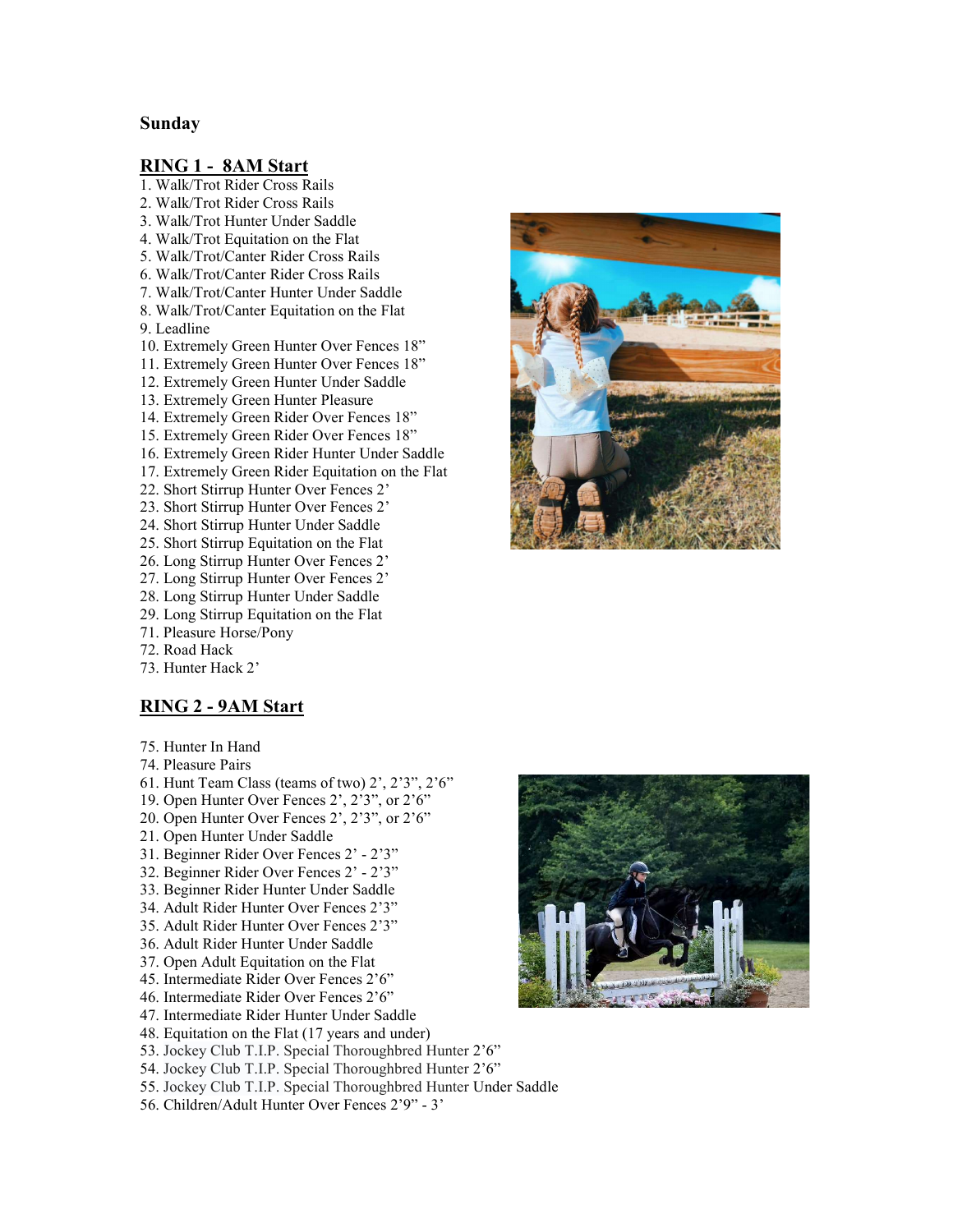- 57. Children/Adult Hunter Over Fences 2'9" 3'
- 58. Children/Adult Hunter Under Saddle

### Jumpers not to start to before 3PM

- 62. Puddle Jumper 2'-2'3" (Optimum Time)
- 63. Puddle Jumper 2'-2'3" (Table II Section 2B)
- 64. Puddle Jumper Jackpot 2'-2'3" (Table II Section 2B)
- 65. Lake Erie Jumper 2'6"-2'9" (Optimum Time)
- 66. Lake Erie Jumper 2'6"-2'9" (Table II Section 2B)
- 67. Lake Erie Jumper Jackpot 2'6-2'9" (Table II Section 2B)
- 68. Hopeful Jumper 2'9" (Optimum Time)
- 69. Hopeful Jumper 2'9" (Table II Section 2B)
- 70. Hopeful Jumper Jackpot 2'9" (Table II Section 2B)

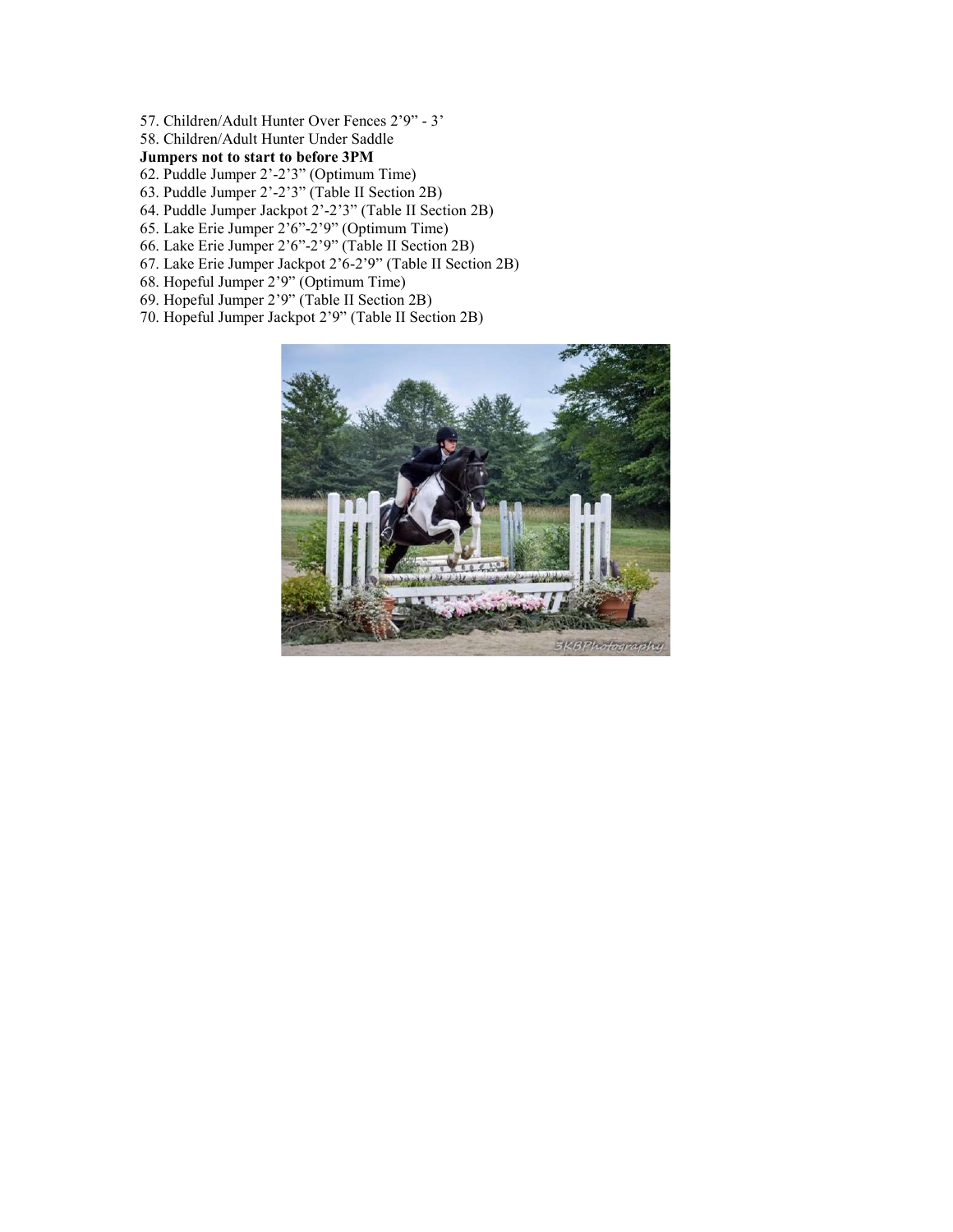Erie Hunt and Saddle Club Hunter/Jumper Summer Schooling Shows 6840 Old State Rd Edinboro, PA 16412

Show will start at 8AM in Ring 1. Ring 2 will start at 9AM. Schooling is available in both rings on Friday afternoon and until 15 minutes prior to start.

# Officials:

### June 11-12, 2022 Judges:

- Ring 1: Sue Stepusin Valencia, PA
- Ring 2: Becki Bloom Rostraver Twp, PA

## July 16-17, 2022 Judges:

- Ring 1: Olivia DeCesar Charleroi, PA
- Ring 2: Pam Blossom "r" USEF Hunter/Jumping Seat Chagrin Falls, OH

## August 20-21, 2022 Judges:

- Ring 1: Lauren Prisuta
	- Beaver Falls, PA
- Ring 2: Sharon Jodon "r" USEF Hunter/Jumping Seat Port Matilda, PA

Classes are \$8/class, except for specialty classes stated otherwise.

# Ticketed Warm-Up:

Unjudged: Will be open all day in both rings. Tickets are available at the show office or in-gate. You must present ticket at the in-gate. Ticketed warm-up rounds must precede division or class and may not be used before the derby.

# Hunter Divisions

# Walk/Trot Rider Cross Rails:

Open to riders with limited experience. Riders are eligible to compete in the walk/trot/canter cross rails. Fences at 12" crossrails.

# 3. Walk/Trot Cross rails U/S

1, 2. Walk/Trot Cross Rails

# Walk/Trot Cross Rails Champion and Reserve Champion

# 4. Walk/Trot Cross Rails Equitation on the Flat

MHJA, Up & Over, Western PA PHA Recognized division

# Walk/Trot/Canter Cross Rails:

Open to riders with limited experience. Can cross-enter into walk/trot rider, or extremely green rider or hunter, but not both. Fences set at 12" crossrails.

#### 7. Walk/Trot/Canter Cross rails U/S

#### 5, 6. Walk/Trot/Canter Cross Rails

#### Walk/Trot/Canter Cross Rails Champion and Reserve Champion

#### 8. Walk/Trot/Canter Cross Rails Equitation on the Flat MHJA, Up & Over, Western PA PHA Recognized division.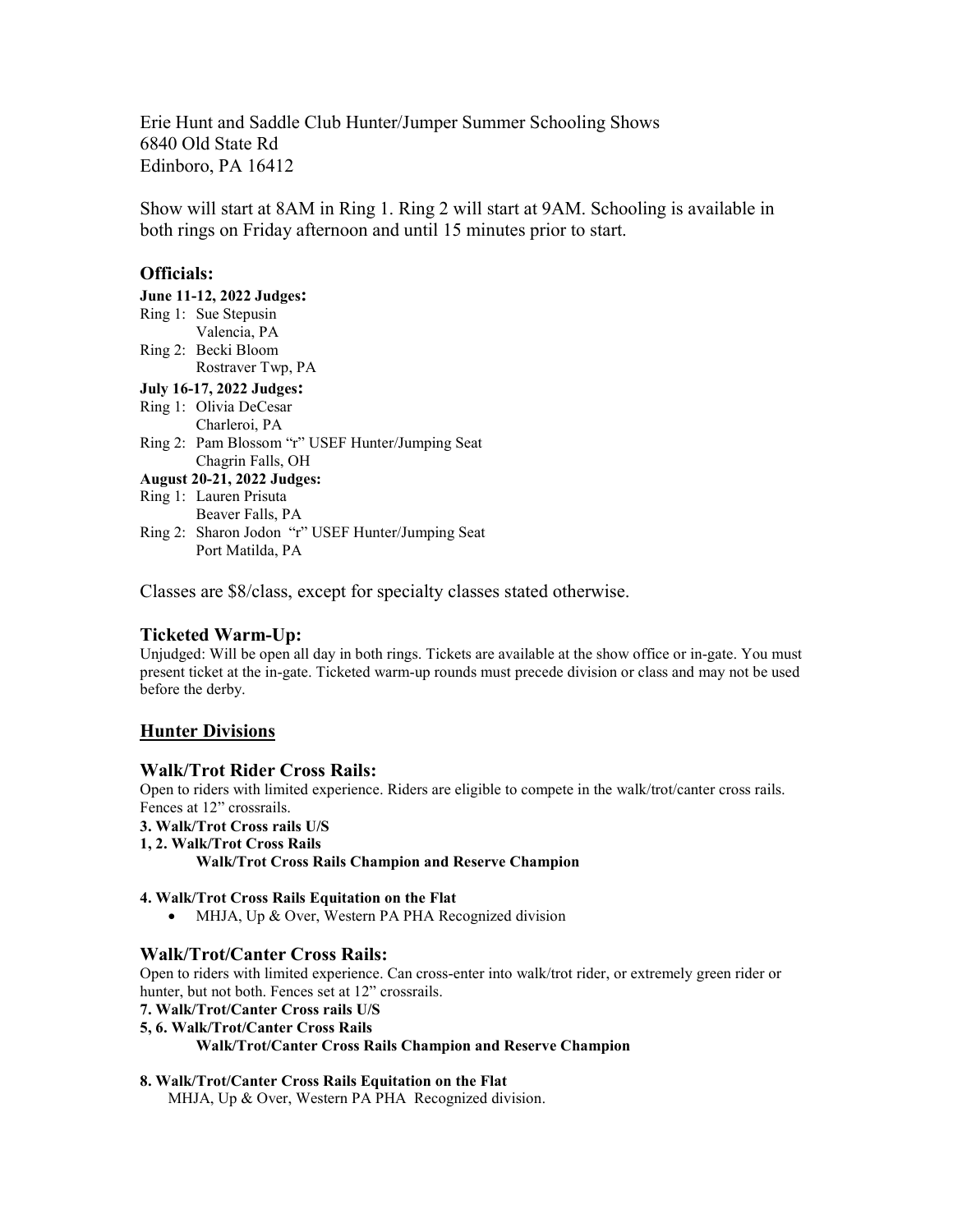# Extremely Green Hunter:

Open to horses who have not yet competed over 2'3". No more than 6 entries can canter at one time. Course may be trotted. Fences at 18".

12. Extremely Green Hunter Under Saddle

13. Extremely Green Hunter Pleasure

## 10, 11. Extremely Green Hunter Over Fences 18" Extremely Green Hunter Champion and Reserve Champion

Up and Over, Western PA PHA Recognized Division

# Extremely Green Rider:

Open to riders who have not yet competed over 2'3". No more than 6 entries can canter at one time. Course may be trotted. Slight mistakes will not be heavily penalized. Fences at 18"

- 16. Extremely Green Rider Under Saddle
- 17. Extremely Green Rider Equitation on the Flat

#### 14, 15. Extremely Green Rider Over Fences 18" Extremely Green Rider Champion and Reserve Champion

• Up and Over Recognized Division

# Pleasure Horse/Pony Division:

Open to all horses or ponies to be shows at the walk, trot, and canter. To be judged on manners and performance. No martingales permitted.

71. Pleasure Horse/Pony

# 72. Road Hack

## 73. Hunter Hack

Open to all horses and ponies at a walk, trot, and canter both ways of the rings. A least 8 competitors if available are required to jump two fences and may be asked to hand gallop one way of the ring. Entries will be judged on soundness, performance, manners, and way of going. Martingales are prohibited.

Pleasure Division Champion and Reserve Champion,

• Up & Over Recognized Division

# Open Hunter Division:

Open to all horses and riders. Fences set at 2, 2'3", or 2'6". If otherwise eligible, competitors may cross enter into any class at the same fence height.

# 21. Open Hunter Under Saddle

- 19, 20. Open Hunter Over Fences Open Hunter Champion and Reserve Champion
	- Up & Over Recognized Division at 2'3" or 2'6"

# Short Stirrup Hunter:

Open to riders 12 years of age and younger with limited experience. Fences set at 2'. Can cross-enter into beginner rider, or any class where the fence height does not exceed 2'3".

### 24. Short Stirrup Hunter Under Saddle

22, 23. Short Stirrup Hunter Over Fences Short Stirrup Hunter Champion and Reserve Champion

#### 25. Short Stirrup Equitation on the Flat

• MHJA, Up & Over, Western PA PHA Recognized Division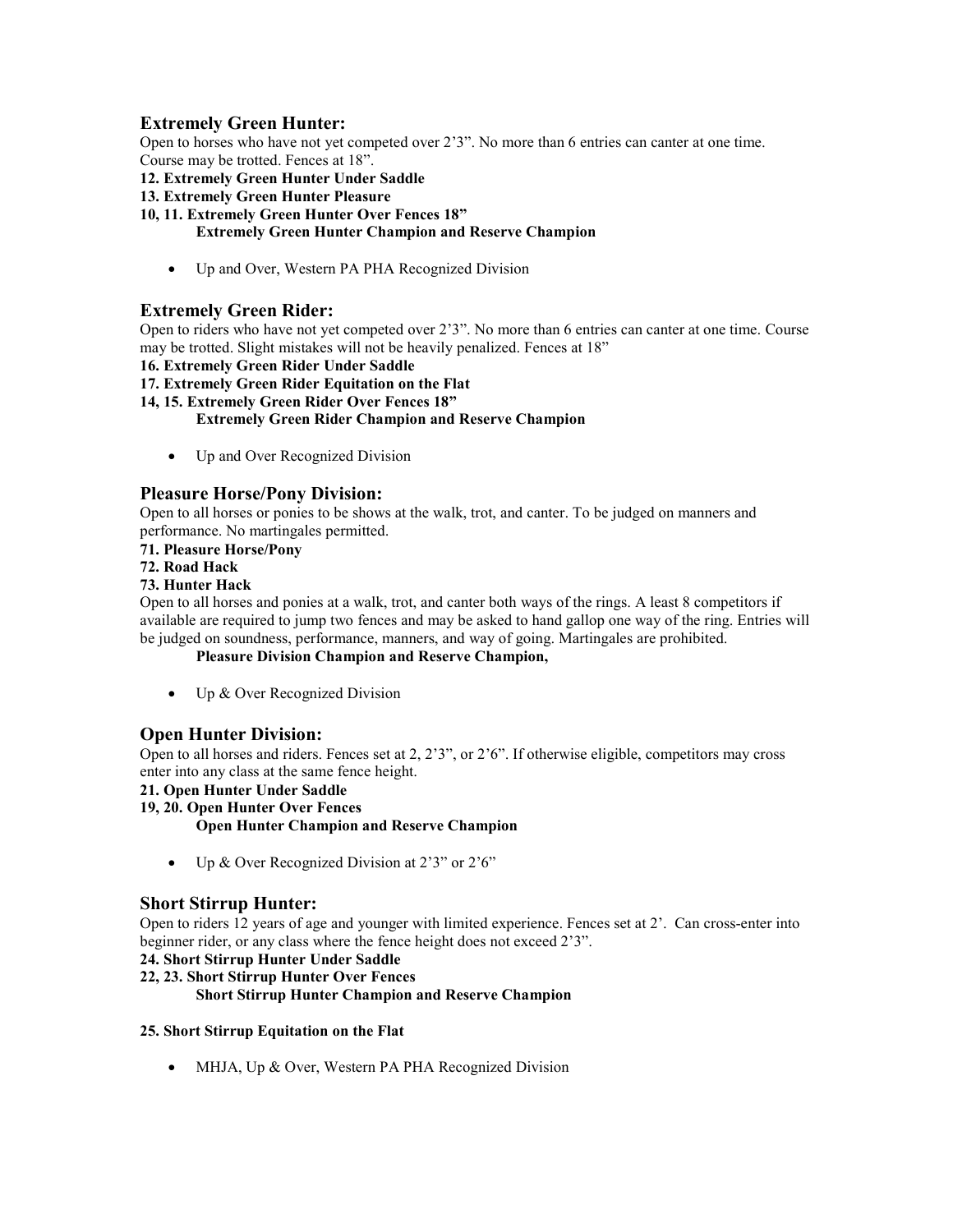# Long Stirrup Hunter:

Open to riders over 12 years of age with limited experience. Can cross-enter into beginner rider, or any class where the fence height does not exceed 2'3".

## 28. Long Stirrup Hunter Under Saddle

26, 27. Long Stirrup Hunter Over Fences

### Long Stirrup Hunter Champion and Reserve Champion

### 29. Long Stirrup Equitation on the Flat

MHJA, Western PA PHA Recognized Division

# Beginner Rider Hunter Division:

Open to horses and ponies ridden by juniors or amateurs with limited experience. To be judged on performance. Fences set at 2'-2'3". Riders may cross-enter into extremely green divisions or intermediate rider, but not both.

## 33. Beginner Hunter Under Saddle

#### 31, 32. Beginner Rider Hunter Over Fences Beginner Rider Hunter Champion and Reserve Champion

• MHJA, Up & Over, Western PA PHA Recognized Division

# Adult Rider Hunter:

Open to amateur riders 18 years of age and older. Cannot cross-enter into classes where the fence height exceeds 2'9". Fences set at 2'-2'3"

#### 36. Adult Rider Hunter Under Saddle

- 34, 35. Adult Rider Hunter Over Fences Adult Rider Hunter Champion and Reserve Champion
	- MHJA, Up & Over Recognized Division

# Low Intermediate Hunter:

Open to juniors and amateurs. To be judged on performance. Fences at 2'3" 40. Low Intermediate Hunter Under Saddle

### 38, 39. Low Intermediate Hunter Over Fences Low Intermediate Hunter Champion and Reserve Champion

MHJA, Western PA PHA Recognized Division

# Baby Green/Very Green Hunter:

Open to horses in their first two years of showing over fences. Fences set at 2'3". Judged on performance and soundness. Simple changes of lead not to be penalized. Can cross enter into extremely green hunter, or low hunter at 2'6", but NOT both.

43. Baby Green/Very Green Hunter Under Saddle

#### 41, 42. Baby Green/Very Green Hunter Over Fences Baby Green/Very Green Hunter Champion and Reserve Champion

• MHJA, Up & Over, Western PA PHA Recognized Division

# Intermediate Hunter Division:

Open to junior and amateur riders. Fences set at 2'6". Judged on performance and soundness. 47. Intermediate Hunter Under Saddle

#### 45, 46. Intermediate Hunter Over Fences

Intermediate Hunter Champion and Reserve Champion

• MHJA, Up and Over Recognized Division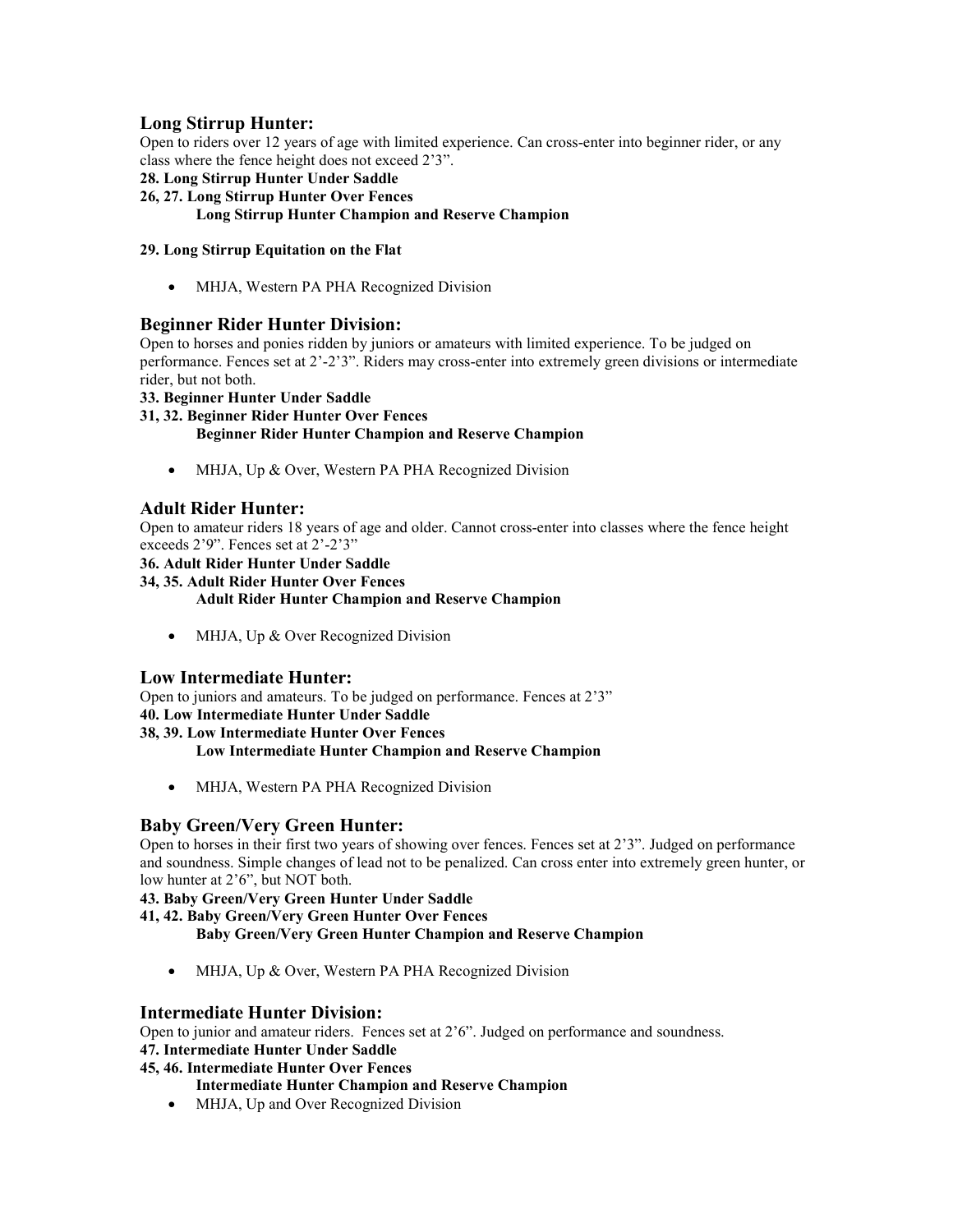# Low Children's/MHJA Adult:

Open to junior and adult amateur riders. To be judged on performance and soundness. Fences set at 2'6". 52. Low Children's/MHJA Adult Hunter Under Saddle

### 50, 51. Low Children's/MHJA Adult Hunter Over Fences

#### Low Children's/MHJA Adult Hunter Champion and Reserve Champion

 MHJA Recognized Division MHJA Adult Hunter Division, Low Children's Hunter Division. Recognized Up and Over, Western PA PHA Division Low Children's & Low Adult Division

## The Jockey Club T.I.P. Special Thoroughbred Hunter Division:

Fences not to exceed 2'6" in height. Shall consist of three classes—two (2) over fences and one (1) under saddle. Jump courses should consist of at least seven (7) jumps, to be judged on manners, pace and way of going unless otherwise noted. Under saddle class to be judged at the walk, trot and canter in both directions, and to be judged on manners, movement and way of going. Ribbons for 1st through 6th place for each class and Champion/Reserve ribbons will be provided. This division is only open to thoroughbreds that are registered with The Jockey Club and who have obtained a T.I.P number. For more information and to obtain your free T.I.P number, please visit www.tjctip.com .

#### 55.T.I.P. Special Thoroughbred Hunter Under Saddle

## 53, 54. T.I.P. Special Thoroughbred Hunter Over Fences The Jockey Club T.I.P. Special Thoroughbred Hunter Champion and Reserve Champion

MHJA, Western PA PHA Recognized Division

# Children's Hunter/Adult Amateur Division:

Open to junior and adult amateur riders. Horse Fence height at 2'9", 2' for small ponies, 2'3" for medium ponies, and 2'6" for large ponies. Spreads not to exceed fence height.

#### 58. Children's Hunter/Adult Amateur Hunter Under Saddle

#### 56, 57. Children's Hunter/Adult Amateur Over Fences

#### Children's Hunter/Adult Amateur Champion and Reserve Champion

• MHJA, Up & Over, Western PA PHA Recognized Division

# Equitation Classes

# Up and Over Challenge Medals:

Two classes one at 2'-2'3" and another at 2'6, over a course of at least 8 fences with two changes of direction. The top four competitors are required to return for further testing (USEF tests 1-19). Three competitors must complete the course for their points to count. If entries in either section are insufficient, the classes may be combined, shown at two heights but judged together. The top 8 point earners in each age group, who must have competed in 3 shows, will qualify for the year end Championship at the fall Up  $\&$ Over double point horse show. The championship finals will be held by age. A junior final will be held and judged together at 2'3"or 2'6". An Amateur final will be held and judged together at 2'-2'3" or 2'6". Exhibitors should compete at the fence height that they are currently showing. Children's Hunter and Adult Amateur Hunter exhibitors may compete in the  $2'6'$  section. The Up & Over Challenge Medal can be run during the competition year open to all junior and amateur exhibitors. Only Up  $\&$  Over members will qualify for the finals to be held at the fall Up  $&$  Over show. Entry \$10.

44. Erie Hunt Mini Medal/Up and Over Challenge Medal 2' - 2'3"

49. Francis Gannon Memorial Medal/Up and Over Challenge Medal 2'6" Francis Gannon Memorial Medal:

> Open to all junior and amateur riders regardless of age. Fences 2'6". Francis Gannon was a longtime supportive member of the Erie Hunt & Saddle Club.

• Up & Over, Western PA PHA Recognized Class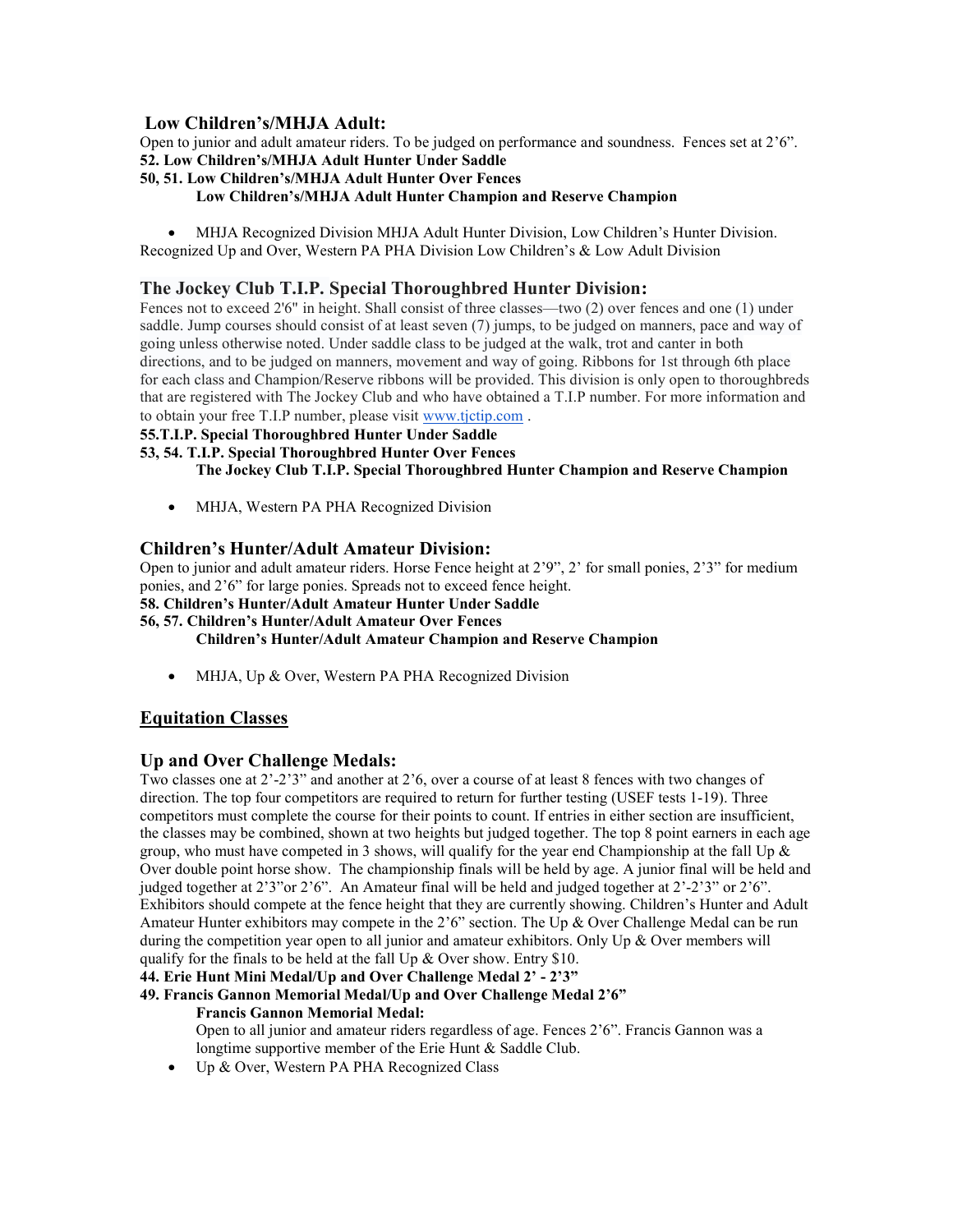# Peg Hull Memorial Mini Medal 2':

Open to all junior and amateur riders regardless of age whom are showing the 2' divisions. Fences 2'. Further testing may be done by judge's discretion. Peg Hull was the President of Erie Hunt & Saddle Club for many years and had been a member since 1963. Entry Fee \$10.

### 30. Peg Hull Memorial Mini Medal 2'

Western PA PHA Recognized Class

# Lake Effect Equestrian Mini Medal 2'9" - 3':

Open to all junior and amateur riders regardless of age. Fences 2'9-3'. Further testing may be done by judge's discretion. Entry \$10.

## 59. Lake Effect Equestrian Mini Medal 2'9" - 3'

Western PA PHA Recognized Class

# Short Stirrup Equitation:

Only open to riders in Short Stirrup Hunter Division

25. Short Stirrup Equitation on the Flat

• Up & Over, Western PA PHA Recognized Class

# Long Stirrup Equitation:

Only open to riders in Long Stirrup Hunter Division

- 29. Long Stirrup Equitation on the Flat
	- Western PA PHA Recognized Class

# Walk/Trot/Canter Equitation:

Only open to riders in the Walk/Trot/Canter Cross rails Division. Part of the Walk/Trot/Canter Rider division.

### 8. Walk/Trot/Canter Equitation on the Flat

Up & Over, Western PA PHA Recognized Class

# Open Adult Equitation, 17 and Under Equitation

Each equitation section is open to the age appropriate rider.

37. Adult Equitation on the Flat

#### 48. Equitation on the Flat (17 years and under)

• Up & Over, Western PA PHA Recognized Class

# Adult Ride for Wine Equitation over Fences

Open to amateur riders 21 and older. Fences 2'3" Further testing may be done by judge's discretion. Top 6 riders will receive ribbons and their choice of a bottle of wine. Entry \$10 76. Adult Ride for Wine Equitation over Fences

# **Specialty Classes**

# Erie Hunt and Saddle Club Mini Hunter Derby:

Open to all horses and ponies and riders. Horses and ponies to show at their respective jump height. To be eligible the horse or pony must have shown in at least one hunter section at this show previous to this class. To be shown in a two - round format.

Round one: To be shown over a classic Hunter type course with a minimum of 8 fences with 4 high options. (Each high option fence will be given 1 extra point to the score, max of 4 bonus points. To be judged on hunter style, quality movement and brilliance.

2' - 2'3" High Option: 2'6" - 2'9"

2'3" - 2'6" High Option: 2'9" - 3'

2'6" - 2'9" High Option: 3' - 3'3"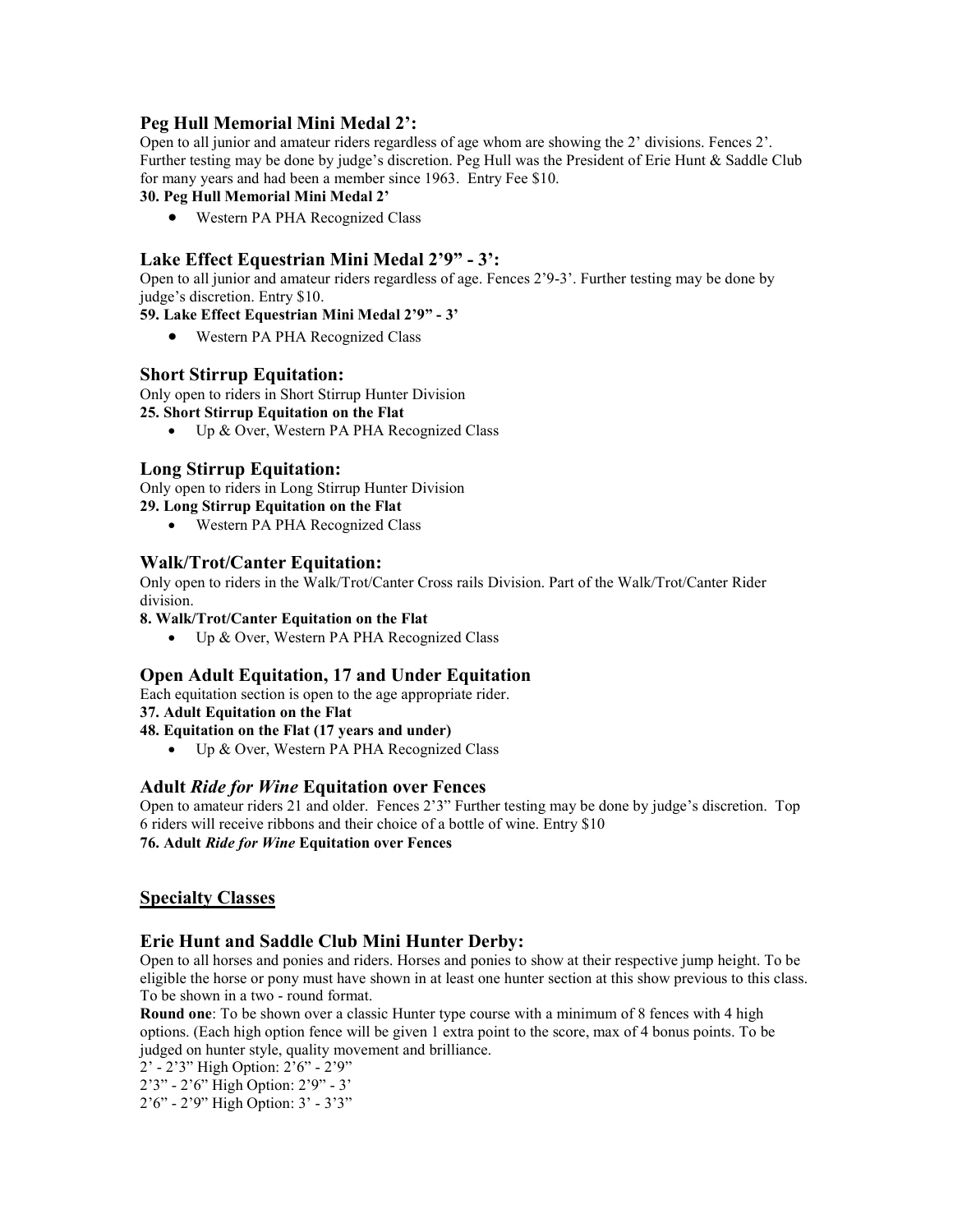Round two: Open to the top 12 scoring horses from the First Round. To be shown over a handy hunter type with four high option fences. To be judged on style, brilliance, and handiness. Entry fee \$20

60. Erie Hunt and Saddle Club Mini Hunter Derby 2'-2'3", 2'3"-2'6", 2'6"-2'9"

# Let's Kick It - Erie Hunt and Saddle Club Series Derby Champion

The horse and rider combination who receive the most derby points throughout the 3 summer series shows, June 12-13, July 17-18, and July 24-25 will receive a series derby championship cooler in memory of our beloved horse Let's Kick It (Randy), whom we lost in 2019 after a courageous battle with cancer. Randy's favorite class was the derby. He was also one who could show in multiple rings with various levels of riders. He had a true heart of a champion.

Cooler and prizes will be awarded at the August show. No entry fee and no entry requirement.



# Team Hunt:

Team of 2 horse/rider combinations. Each horse/rider will lead over 4 fences, switching leaders in the middle of the course, and then the final fence will be jumped simultaneously. Judged on performance, suitability, manners, uniformity, and appearance as a team. Entry fee \$10 per rider. 61. Hunt Team Class (teams of two) 2'-2'3", 2'3"-2'6", 2'6"-2'9"

# Hunter Pleasure Jackpot:

Open to all horses or ponies to be shown at the walk/trot, extended trot, canter, and hand gallop). To be judged on manners and performance. No martingales permitted. Jackpot classes prize money is to be awarded. 1st-25% 2nd-15% 3rd-10%. Entry fee \$20.

# 18. Hunter Pleasure Jackpot

• Up & Over Recognized

# Pleasure Pairs:

Entries will be shown at the walk, trot, and canter and judged on unity, way of going, and resemblance of the horse/pony pair. Entry \$8/Rider 74. Pleasure Pairs

# Hunter in Hand:

Open to all horses and ponies. Stallions may not be shown by juniors. Entries judged on conformation, way of moving, quality, substance, soundness, manners, and suitability as a hunter or to become a hunter. Minor blemishes not the fault of poor conformation not to be heavily penalized. Entries are to be moved on the line at the walk and trot. To be shown in appropriate bridle.

#### 75. Hunter in Hand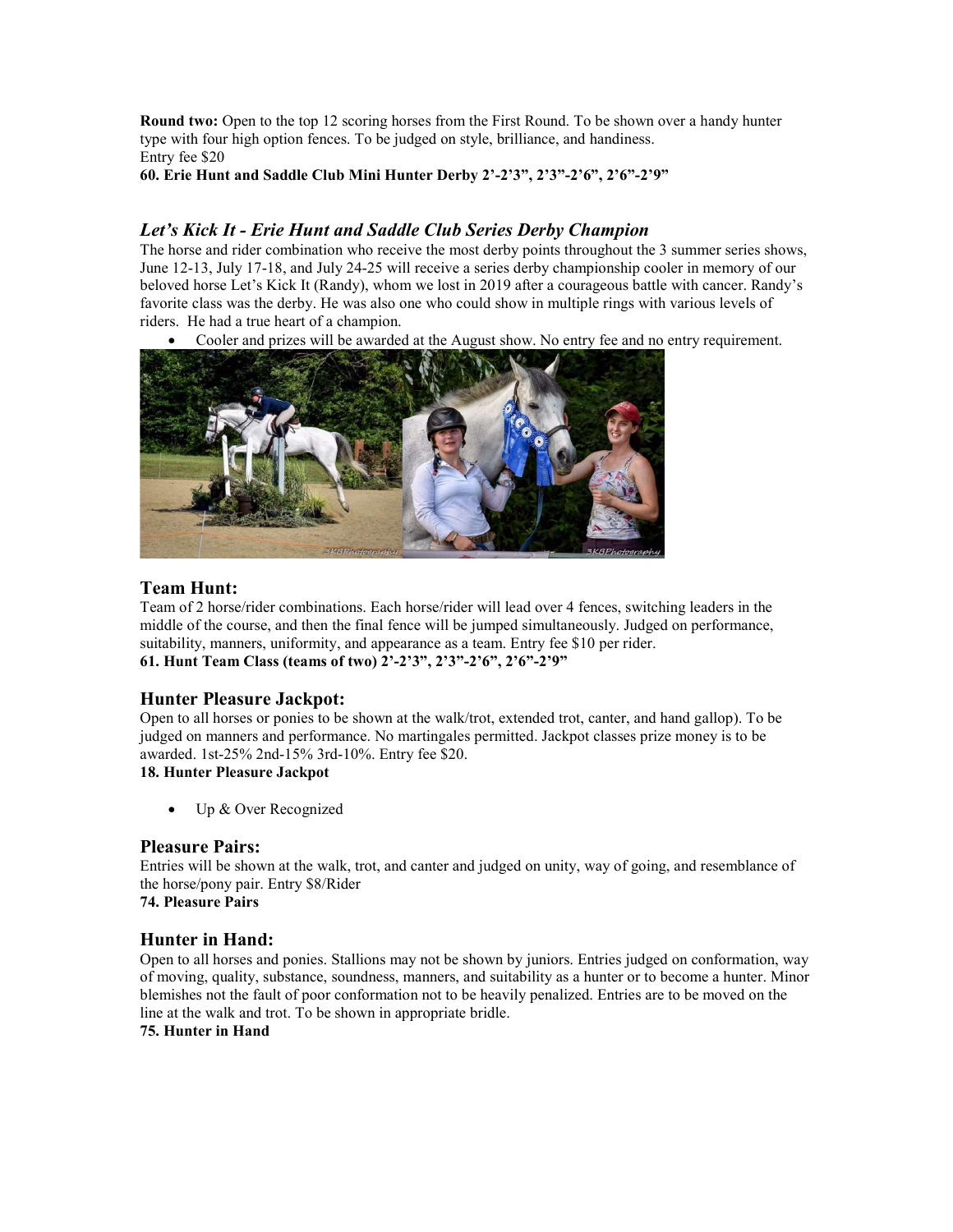# Jumper Divisions (Sunday Only)

Optimum time class winner will be determined by closest to the optimum time either above or below with faults scored.

# \*Jumper Divisions will not go before 3PM.

# Puddle Jumper:

Open to green horses and ponies and/or novice riders. First class of each division to be run optimum time. Second class and Jackpot to be run Table II Section 2B. Jackpot classes prize money is to be awarded. 1st-25% 2nd-15% 3rd-10%. Fences set at 2'3". Jackpot Entry \$15.

62. Puddle Jumper 2'3" (Optimum Time)

63. Puddle Jumper 2'3" (Table II Section 2B)

## 64. Puddle Jumper Jackpot 2'3" (Table II Section 2B) Puddle Jumper Division Champion and Reserve Champion

• MHJA, Up and Over, Western PA PHA Recognized Division

# Lake Erie Jumper (Beginner Jumper):

Open to all horses and riders. First class of each division to be run optimum time. Second class and Jackpot to be run Table II Section 2B. Jackpot classes prize money is to be awarded. 1st-25% 2nd-15% 3rd-10%. Fences set at 2'6". Jackpot entry \$15.

65. Lake Erie Jumper 2'6" (Optimum Time)

66. Lake Erie Jumper 2'6" (Table II Section 2B)

- 67. Lake Erie Jumper Jackpot 2'6 (Table II Section 2B) Lake Erie Jumper Division Champion and Reserve Champion
	- MHJA, Up and Over, Western PA PHA Recognized Division

# Hopeful Jumper:

Open to all horses and riders. First class of each division to be run optimum time. Second class and Jackpot to be run Table II Section 2B. Jackpot classes prize money is to be awarded. 1st-25% 2nd-15% 3rd-10%. Fences set at 2'9". Jackpot Entry \$15.

68. Hopeful Jumper 2'9" (Optimum Time)

69. Hopeful Jumper 2'9" (Table II Section 2B)

70. Hopeful Jumper Jackpot 2'9" (Table II Section 2B) Hopeful Jumper Champion and Reserve Champion

• MHJA, Up and Over, Western PA PHA Recognized Division